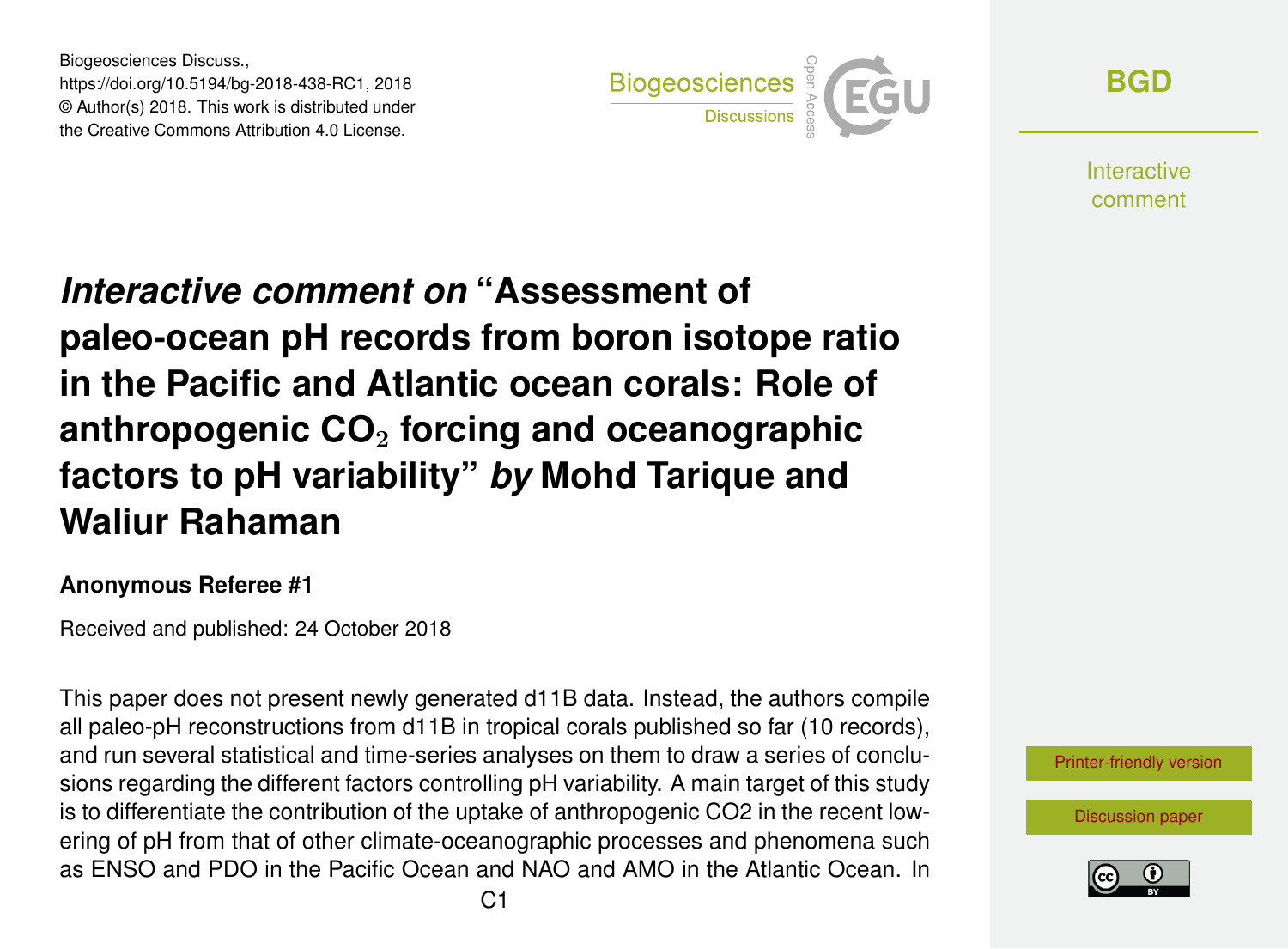spite of the lack of new d11B data, which would have been desirable, the approach presented sounds interesting, a priori. In my opinion, however, when looking at the whole piece of work, this paper does not meet the requirements to be published in a high standards journal as Biogeosciences.

In the first place, the paper should have been English proofread before submission. Even though the manuscript can be more or less followed pretty OK, the style is too telegraphic, often with a lack of definite articles, for example. In addition to this and, more importantly, some of the important conclusions are either not new or are not fully supported by the data (or the calculations performed by the authors to the published data).

For example, at the end of the abstract and as one of the main conclusions, the authors state: "Considering the model based prediction of the extreme events associated with ENSO in the backdrop of the increasing global warming, coral bleaching events are likely to increase in future decades/centuries.". However, I do not find in the paper any new evidence lending support to this future increase in coral bleaching events, particularly from the d11B data compilation that the authors present. Looks to me that the authors, just by observing that the increase in pH variability of the last decades may be linked to more extreme ENSO events, infer then that, because bleaching is also associated with strong El Niño events, coral reefs will thus experience more frequent bleaching events. I believe there are already many good references that point towards increased coral bleaching, substantiated by solid modelling. See an update on this in the book "Oppen, M.J.H.v., Lough, J.M., 2018. Coral Bleaching. Patterns, Processes, Causes and Consequences" and references therein.

This conclusion on bleaching comes in fact from the last sections of the discussion, supported by figures 6 and 7, which are very hard to follow. In figure 6a, for example, the PC1 trend is compared to the pH in the Hawaii Ocean Time-series (HOT) but, although the authors state that "Overall, they follow similar trend", both curves are pretty different. After drawing a scatter plot and separating the data that really co-vary **[BGD](https://www.biogeosciences-discuss.net/)**

Interactive comment

[Printer-friendly version](https://www.biogeosciences-discuss.net/bg-2018-438/bg-2018-438-RC1-print.pdf)

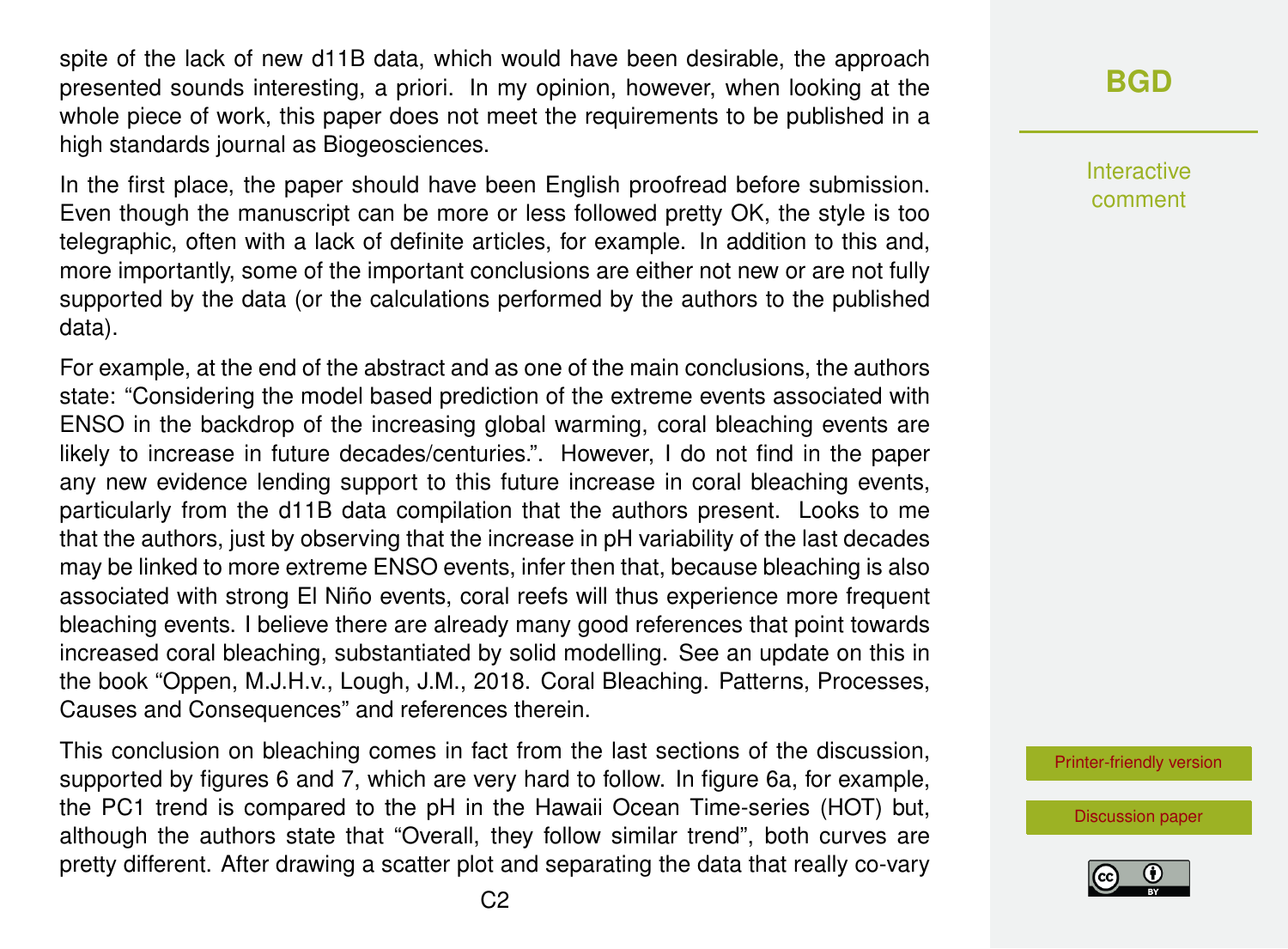with these that don't, the authors end up highlighting apparent good matches between PC1 derived pHs and the 'theroretical' pH. I really believe that there is too much data manipulation to reach these conclusions.

The manuscript should also be better structured. A 'Methods and materials' section would be desirable, where the authors could include their section 2.1 with Fig 1 and Table 1 and their 'theoretical pH' calculations as described in section 2.2. Then, a 'Results' section should be included, containing figures 2 and 3, but also 4 and 5! This two last figures are now part of the discussion, but they should be treated as 'Results', since they contain most of the data treatments that the authors performed, including spatial correlations, spectral analyses and principal component analyses. The 'Discussion' section could then be illustrated with figures 6 and 7, even though they are hard to follow and I am not sure they are compelling enough to be included in the paper.

A main conclusion of this work is that, from the PCA analysis, atmospheric CO2 explains about 26% of the paleo-pH variability, and ENSO and PDO about 17%. How certain are the authors that PC1 truly represents the atmospheric CO2 effect and PC2 the PDO and ENSO influence? Just by comparing the trends? In line 308, the authors state "The overall trend of the PC1 is consistent with the increasing trend of atmospheric CO2 (Fig. 5b)" but in this figure, only the PC1 record is shown. PC2 is assigned to PDO-ENSO because the periodicities found in spectrum analyses are similar, but I find all this very weak. Regarding the rest (57%) is said to be explained by the "influence of metabolic processes of corals and/or changes in micro-environments within the reefs which are often neglected in interpreting paleo-pH records". What do the authors mean with this? By just comparing the different trends in paleo-pH vs 'therotetical pH', it looks feasible that atmospheric CO2 only exerted a small role (10- 20%) in all trends. However, I am not sure it can be stated that PDO-ENSO contributed with 17%. This is going to vary between locations and reefs in the Pacific Ocean, also depending on whether the coral was taken from a reef very exposed to open ocean or more to inner reef waters. I honestly find very hard to extract such conclusions from

## **[BGD](https://www.biogeosciences-discuss.net/)**

Interactive comment

[Printer-friendly version](https://www.biogeosciences-discuss.net/bg-2018-438/bg-2018-438-RC1-print.pdf)

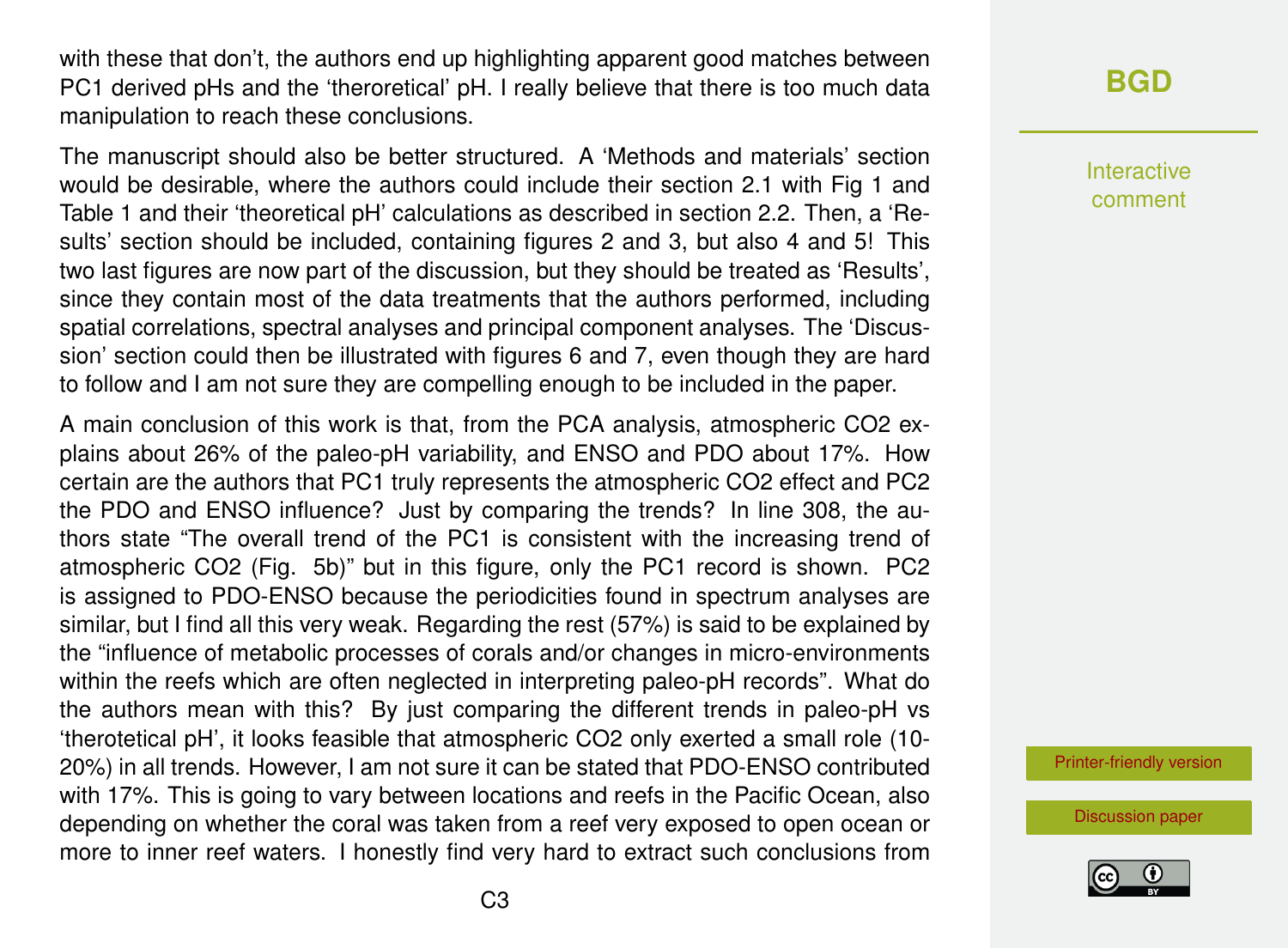the study presented here.

In section 2.2, the authors write that "have adopted a novel approach to reconstruct paleo-pH of ocean based on the past records of carbonate system parameters (hereafter, theoretical pH).". I don't see the novelty in this approach. This is exactly what other studies have performed, and the basis of the widely cited global decrease of 0.1 units in pH since pre-industrial times, this is, use the data on past atmospheric CO2 concentrations to estimate what would have been the ocean pH if the concentration of CO2 in the surface ocean was in equilibrium with overlying atmosphere CO2. Perhaps the novelty resides in using Sr/Ca, Mg/Ca or d18O from the same corals to determine temperature and salinity, and estimate alkalinity, for a more precise calculation of pH from past CO2 concentrations. Starting in line 208, the authors mention 'Theoretical pH records show monotonic decreasing trend since  $\sim$  1850 AD which is consistent with that of atmospheric CO2 forcing since the beginning of the industrial era', but this is not surprising, since these pH calculations are based exactly on this, the CO2 forcing. Later, in line 220, the same is stated 'This shows that the theoretical pH records overall follow the historic record' which should not be a surprise. Maybe an interesting calculation would be to subtract the theoretical pH to the d11B reconstructed pH, to eliminate the purely anthropogenic effect from the paleo-pH record. In addition, I would eliminate 'in CO2SYS program' in the title of this section, and would not make much emphasis on a specific software, since it is only one of the available useful tools to do this kind of calculations.

Several calculations performed in this paper include spatial correlations of temperature and precipitation against ENSO and PDO in the Pacific, and AMO and NAO in the Atlantic. First, I would be surprised if other studies have not done this already. Second, these comparisons allow to interpret whether in terms of temperature and precipitation variability, certain areas are more or less affected by ENSO and PDO but, what if other parameters related to ENSO and PDO affect coral reefs which are not necessarily translated into an impact on SST and precipitation? Changes in the strength of ocean

#### **[BGD](https://www.biogeosciences-discuss.net/)**

Interactive comment

[Printer-friendly version](https://www.biogeosciences-discuss.net/bg-2018-438/bg-2018-438-RC1-print.pdf)

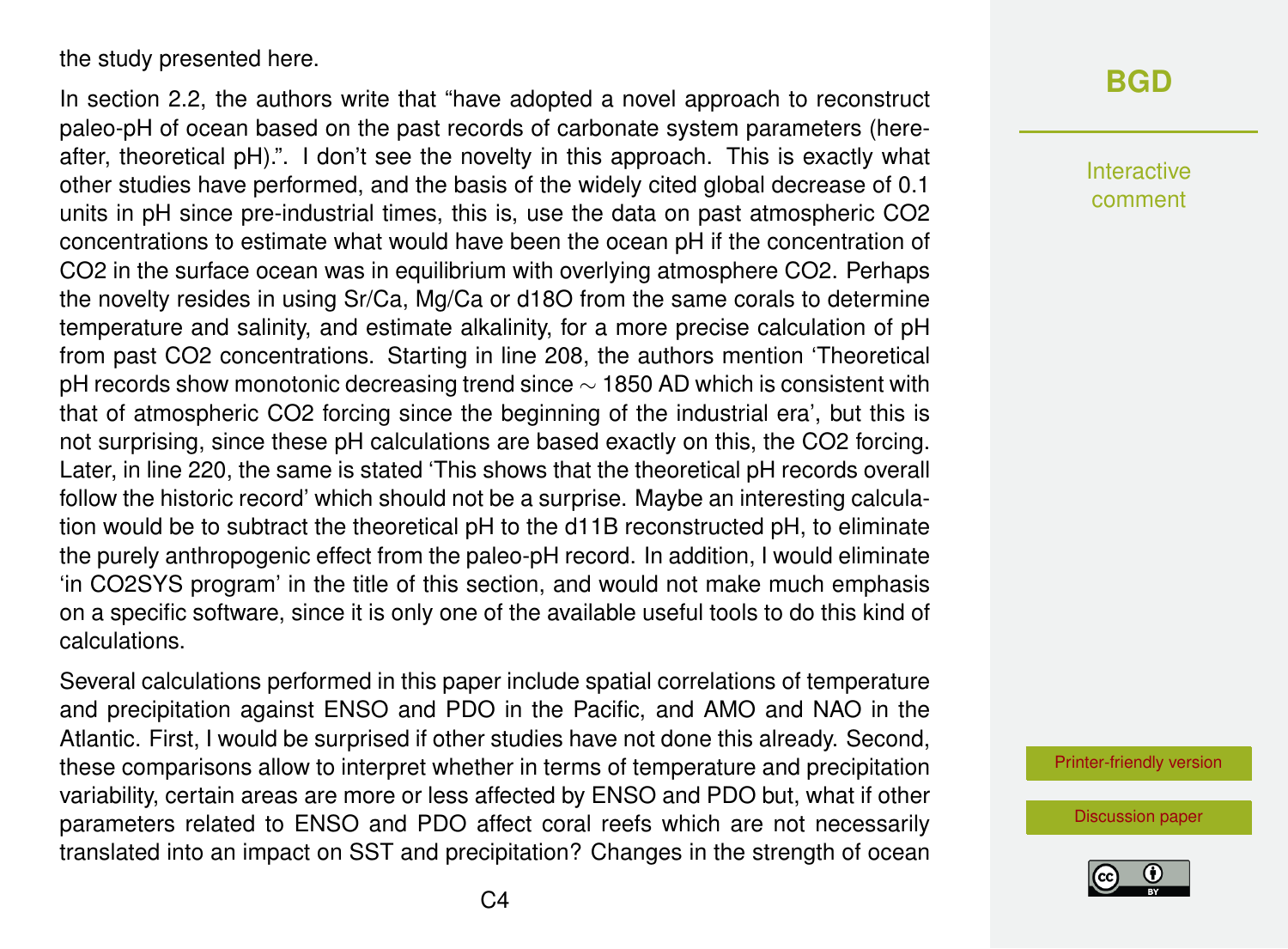currents, for example, or nutrient content.

Section 3.1, in which the authors describe the major periodicities in all records should clearly go to a 'Results' section. In this regard, the direct attribution of these periodicities to their forcing is too straight forward. See, for example, in line 282: 'The lower periodicities less than 10 years are similar to that of NAO and therefore highlight the role of NAO in modulating ocean pH at annual-decadal scale' or in line 284 'The longer periodicities at decadal scale (∼10 years and 25 years) captured in the spectrum analysis are similar to that of AMO and hence indicates its role in modulating ocean pH', and the last sentence 'In conclusion, our analysis clearly indicates that ocean pH is influenced by oceanographic factors modulated by dominant ocean-climate modes i.e. ENSO and PDO in the Pacific and NAO and AMO in the Atlantic oceans'. In my view, the authors are pushing these comparisons too much.

Finally, there is a conclusion, number IV, which I believe is stated for the first time in this manuscript: "We have estimated pH reduction in the Pacific Ocean by 0.5 unit due to anthropogenic CO2 forcing; rise of atmospheric CO2 from 310 to 380 ppm during 1950 – 2004."

Overall, even though the effort to compile all published recent paleo-pH data from tropical corals and study them in deep with different numerical tools seemed valuable, I found this paper very immature to be published and with not new or compelling enough conclusions.

Minor points:

- Line 33: Need to specify that these records are from tropical corals.

- Line 83: 'these predictions are associated with large uncertainties' is misleading. It reads as if we don't understand much about the mechanisms of acidification due to anthropogenic CO2 dissolution in the oceans, while we do understand this process very well. The 'uncertainties' come because we don't know which scenario we will

## **[BGD](https://www.biogeosciences-discuss.net/)**

Interactive comment

[Printer-friendly version](https://www.biogeosciences-discuss.net/bg-2018-438/bg-2018-438-RC1-print.pdf)